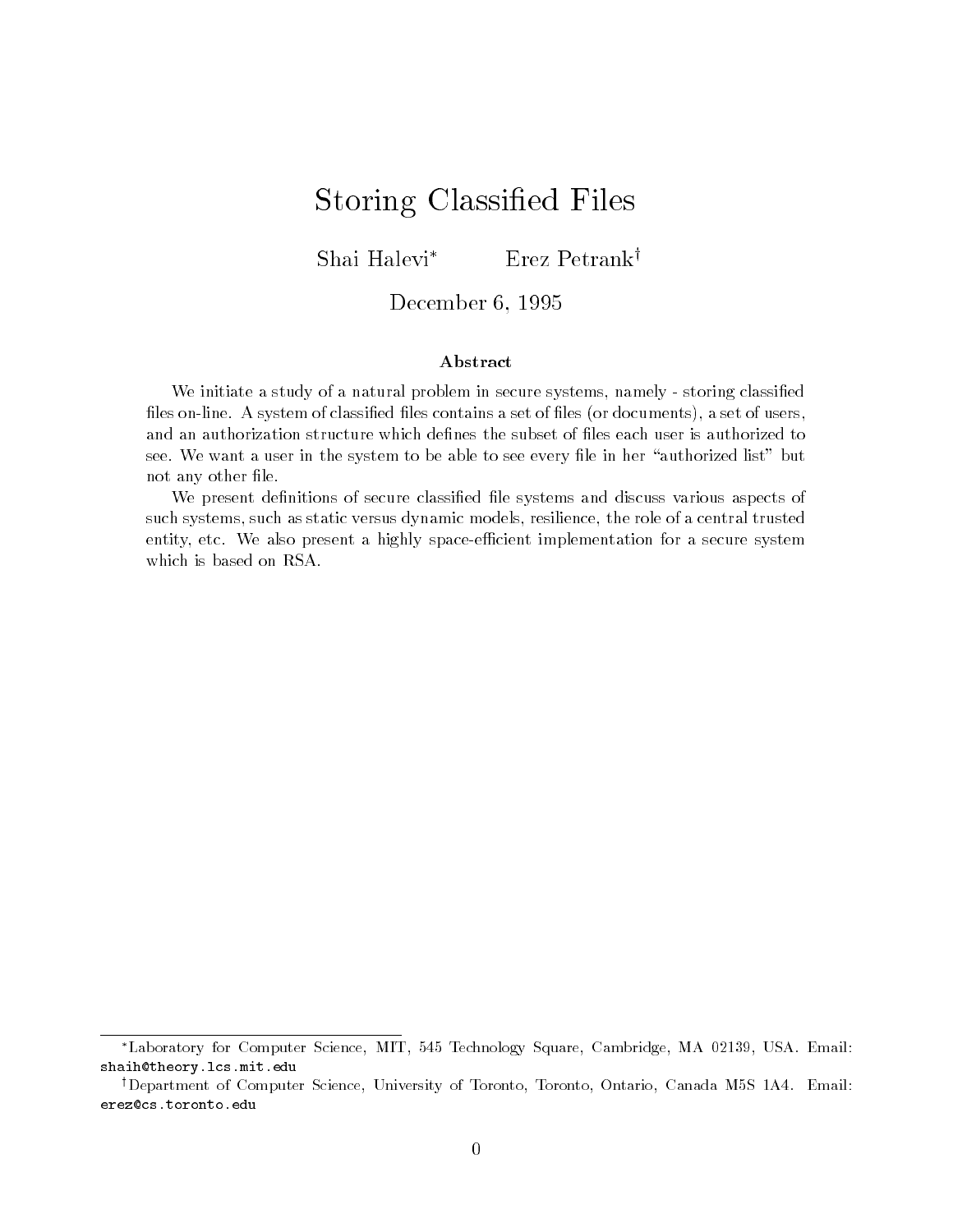#### Introduction  $\mathbf 1$

In this paper we put forward the problem of storing classied les on-line A natural problem in a system where users have different classifications levels is how to allow each user to see all the files she has authorization for, but not any other file. The necessity of such a system is evident in organizations in which there is a sharing of information on a "need to know" basis only. In such a system we have a list for every user describing the set of files that this user is allowed to see, and our goal is to make sure that this user can see all and only the files in that list

For systems in which the les are not too sensitive one may apply an access-control based solution in which files are written on some shared disk, and the system checks for authorizations of each access-request for a le eg UNIX Although this solution suits many scenarios were control is required it is not well suited it is not well suited for cases where the secrecy of the less is a r concern. Just to mention the more important reasons, note that the files are still kept in cleartext on the disk, so anyone who can gain access to the disk or the communication lines between the disk and the users can read the files. This is especially harmful when the system is distributed in a popular client-construction of the distribution  $\alpha$  and the distribution of the disk is accessed remotely in a control of the distribution of the distribution of the distribution of the distribution of th NFS). Moreover, if the files are to be kept secret then the security of backups also becomes a real concern Finally it may be the case that even the system administrator eg user root should not be allowed to see all the files.

Therefore when the files contain sensitive information they need to be stored *encrypted* in the system. Once encryption strategy is set, the problem of key distribution arises. That is, we need to encrypt the files using some keys and then somehow distribute these keys to the users so that each user will be able to see only the files in her "authorized list".

In this paper, we assume some secure encryption with which the files are encrypted, and discuss secure distribution of keys to the users. We discuss some of the security issues which should be addressed when designing a secure classified file system, and present definitions for secure distribution of keys in such systems Last we present a space-ecient implementation which meets these security definitions.

## 1.1 Naive solutions

The problem of key distribution for a set of classified files have two "obvious" solutions. The rst solution is to encrypt each least leastly head  $A$ ers the left to each user who is allowed to is allowed to see the file. The main drawback of this implementation is that users are flooded with keys (one for each file). This property renders this solution impractical in cases where users have small or experience, memories engly if help if the stored on small cards in the user memories of are not that small, it may be insecure to let each user store so many keys.

Another naive implementation is to give each user just one key, and encrypt the files many times. One encryption for each user who is authorized to see the file there users only need to the remember one key, but the cost in the public disk space is huge.

An obvious improvement on this is to encrypt each file  $F_j$  once with an independently randomly chosen key  $FK_j$ , and then to store encryptions of the key  $FK_j$  instead of encryptions of the full file  $F_j$  in the public space. In this manner, we have many encryptions of a smaller

<sup>-</sup>inamely, if a user  $i$  is authorized to see the  $j$  then we store an encryption of fife  $j$  using the key of user  $i$  on the disk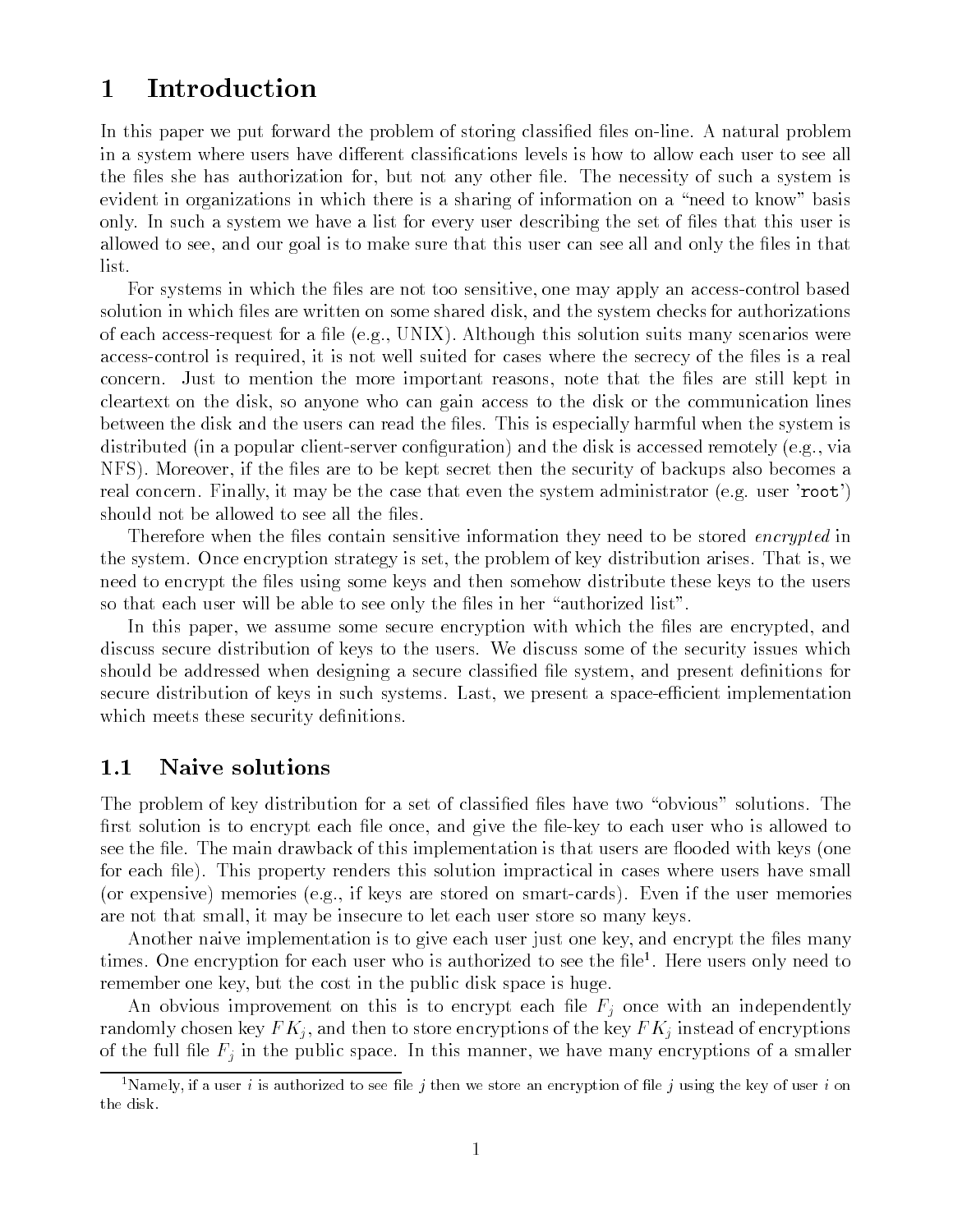entity (we encrypt a key many times instead of encrypting a file many times). When a user wants to decrypt a left  $\tau$  ) was an an left the le-rely to decrypt the left of  $\tau$  , which there are uses F K j to access the file  $F_i$ . Although this solution is clearly better that the previous one, it still has a significant cost in terms of public space. Also, we consider it a good property of a system if the public space is not changed unless a new file is entered. Note that in this case, every modification of the authorization list must be accompanied with a corresponding change in the information stored in the public space

#### 1.2 Our solution

We present a fairly simple scheme in which the files are encrypted only once in the public space, and each user needs to remember only one key. In addition, with each file there is one "number" related to this file which is also saved in the public space. At this cheap cost, we implement a secure classified file system whose security is provably equivalent to the RSA conjecture

Furthermore, our system has many other desirable features. The system is dynamic, in the sense that one can add a file, add a user, or add an authorization of a user to read a file. Among these modification, only adding a file requires changing the data stored in the public space (namely, addition of the encrypted file and the "number" corresponding to this file). Also, the system is fully resilient, in the sense that no collection of users is able to see a file unless one of the users is authorized to access this file. This holds even when these users do not comply with the regular system protocols and try to share their knowledge in order to try and gain extra authorization. Last, our scheme is simple and so is the intuition as to why it is secure. So although the proof may be technically involved, the implementation of the system is easy

## 1.3 Related work

Although there has been work on interview into leading security into leading security into leading  $\mathcal{A}$ is mostly concerned with access control and not with secrecy of files. Other works include encryption of files and concentrate on facilitating access of users to their files. These works usually assumes that each user should only be able to read her own files  $(e.g., [B193])$ . We are not aware of any work which considered the problem of arbitrary authorization structures in a file system.

Another related work was done by Fiat and Naor  $(FN93)$  in the context of encrypting broadcast of movies The problem there is how to broadcast encrypted movies to a set of users such that each movie can only be seen by a privileged subset of these users. Since their setting involves a broadcasting environment, there has to be a preliminary stage in which each user gets some key by which she should later be able to understand the broadcasted movie This key has to allow a determination of any set of users as elligble to seeing the next film.

Although the problem statement and the various tradeoffs are quite similar to ours, there are some fundamental differences between these problems which make the solutions in [FN93] versales in our problem and vise-versales in the setting of FN forces them to give the setting of  $\alpha$ each user  $O(n \log^2 n)$  keys and to store in the public space additional  $O(n^2 \log^2 n)$  keys with each encrypted moviet. Recall that in our suggestion of a secure life system, it is enough to

<sup>&</sup>lt;sup>2</sup>This assumes full resilience. It is shown in [FN93] how to save space when the required resilience is smaller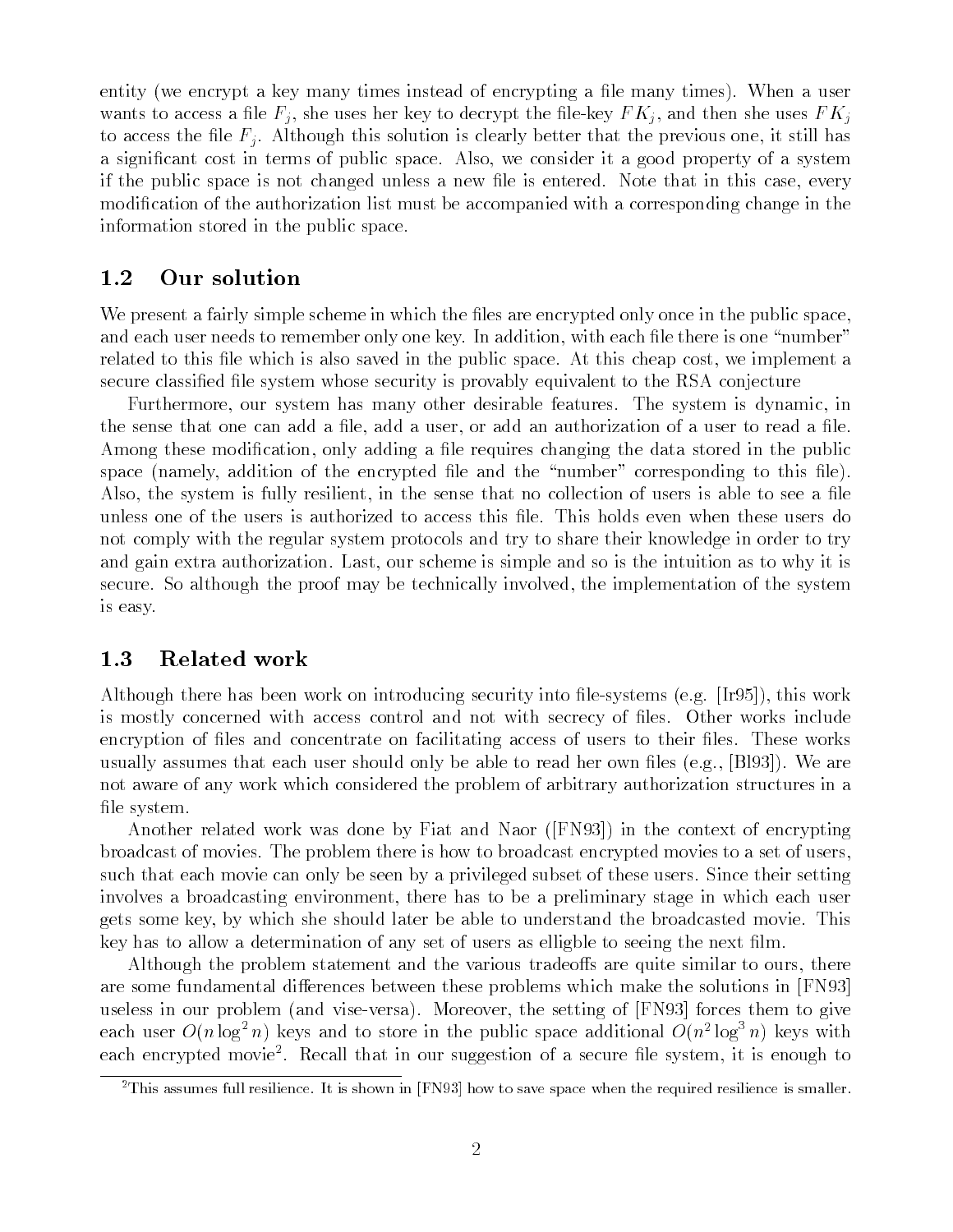give each user only one key and it is enough to store each file once, with only one additional related number in the public space

## Contributions of this paper

A conceptual contribution of this paper is in initiating the study of secure classified file systems. We present the definitions as well as various properties which we believe should be discussed when designing such a system. Our technical contribution is in presenting an implementation for such a classied le system which is space-ecient dynamic and highly secure

## 1.5 Organization

This paper is organized as follows: In  $\S2$  we give basic definitions and tools which we will use throughout the paper. In  $\S 3$  we discuss variants of classified file systems, and give formal denitions for these variants In x we describe RSA-based implementations of secure classied file systems.

## 2 Preliminaries

negligible functions we say that a non-negligible in the international constant in the international constant of the international constant in the international constant in the international constant in the international c larger,  $f(n)$  goes to zero faster than any polynomial in  $1/n$ . That is, for any constant  $c > 0$ there is an integer  $n_c$  so that for all  $n > n_c$ ,  $f(n) < 1/n^2$ .

Let f be a multi-variate function f n n nm We use the notation f n n nm negligible $(n_1)$  if for any choice of the other variables  $n_2, \dots, n_m$  the induced function of  $n_1$  is negligible

**Efficient computations:** We use the term *efficient algorithm* to say that the (possibly probabilistic) algorithm runs in polynomial time.

**The RSA conjecture:** In an RSA system there is a public modulus N which is a product of two large primes, and a public exponent  $e \in Z_N$ . The RSA conjecture asserts that given N, e it is infeasible to compute the function  $f(y) = y^{1/e} \mod N$ . More precisely

Conjecture - -RSA For any probabilistic polynomial time algorithm <sup>A</sup>

$$
\Pr_{N,e,x}\left[z \leftarrow \mathcal{A}(N,e,x^e \mod N); \ z^e = x^e \mod N\right] = \text{negligible}(|N|)
$$

where the probability is taken over the "appropriate" choices of the composite  $N$  and the two elements  $e, x \in Z_N$ .

An "appropriate" choice of N usually means picking two primes  $p, q$  of the same size and computing  $N = pq$ . Sometimes the number N is required to have additional properties (e.g. be a Blum integer). An "appropriate" choice of e usually means either picking a random odd element in  $Z_N$ , or picking a random element in  $Z_N$  which is relatively prime to  $\phi(N)$ , or even using a fixed number (e.g.  $e = 3$ ). Finally, the element x is usually just picked at random from  $Z_N$ . In this paper we use the following two variant of the RSA conjecture:

 $-$  . It as a product of two large primes and e is a random over in Zingman  $-$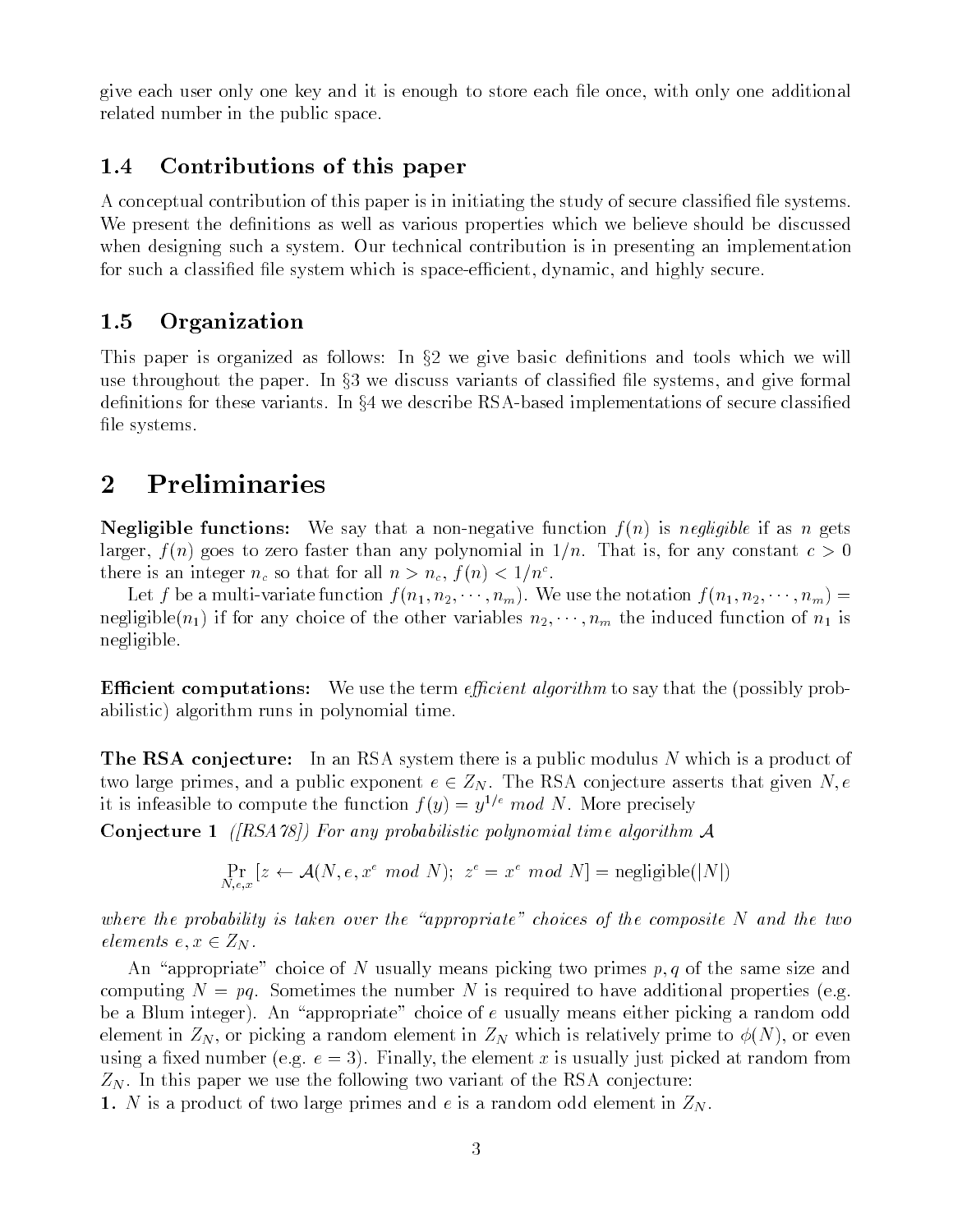2. N is a product of two large primes so that  $\phi(N)$  does not have any small factors other than 2, and e is relatively prime with  $\phi(N)$ .

The second variant is more restrictive than the first. In the sequel, we will show that the static scheme we suggest is equivalent to the first variant above, while the security of our dynamic scheme is equivalent to the second variant

Computing ged in the exponent: In our efficient implementation of a secure file system (see  $\S 4$ ), which is based on the RSA conjecture, we use the following observation due to Shamir  $([Sha82]).$ 

**Observation 2.1** Inere is an efficient algorithm which on input  $\langle N, q \rangle$ ,  $q^2$ , x, y) (everything mod N e computes  $q^{s-\langle \infty \rangle s}$  mod N . Ints is done by prst computing  $\alpha$ ,  $\beta$  so that  $\alpha x + \beta y =$  $qca(x, y)$  (over the integers) and then computing  $(q^\omega)^\omega (q^\sigma)^\omega$  mod iv.

#### 3 Secure Classified File Systems: Definitions

We consider a system of n users  $u_1, \ldots, u_n$  and m files (or documents)  $F_1, \ldots, F_m$ . For each user there is a list of files which she may access. We call this list the *authorization list* of that user. The set of lists of all the users is the *authorization structure* of the system. A convenient representation of the authorization structure is a bipartite graph with the users on one side, the les on the other side and edges connecting each user to all the user to all the user to all the user to all the user to all the user to all the user to all the user to all the user to all the user to all the user to all t

In order to keep users from accessing "the wrong files" in the system, all the files are stored encrypted and the key for each file is only given to authorized users. This brings up the problem of key distribution. In the systems we consider in this paper there is a "central authority" who is responsible for key distribution. We call this central authority the *distributor*. The distributor initiates the system by generating two types of keys

- For each file in the system there is a *file-key*. This key is used to encrypt the file.
- $\bullet$  For each user in the system there is a *user-key*. This key should allow the user to access all files in her authorization list.

The system may also contain additional public information which is used by the users for accessing their files.

The parameters of the file system include n (the number of users), m (the number of files), and k (the security parameter). The *space efficiency* of the system is measured by the size of the key that each user receives and by the size of the space needed in the public domain for the additional public information, i.e., the public information which the users must have in order to access files. In terms of time efficiency we require that the users and the distributor be efficient, i.e., probabilistic polynomial time in m, n, and k. Let us now present the definitions for the various interesting settings

**Remark:** Notice that we may have more than one user with a specific authorization list. We choose to represent all these users by one "virtual" user in the authorization structure. Clearly, all these users may use the same for les is a little more than the same of the same for less is a little more If we use the same key for two files, and later we add a user who is allowed to see only one of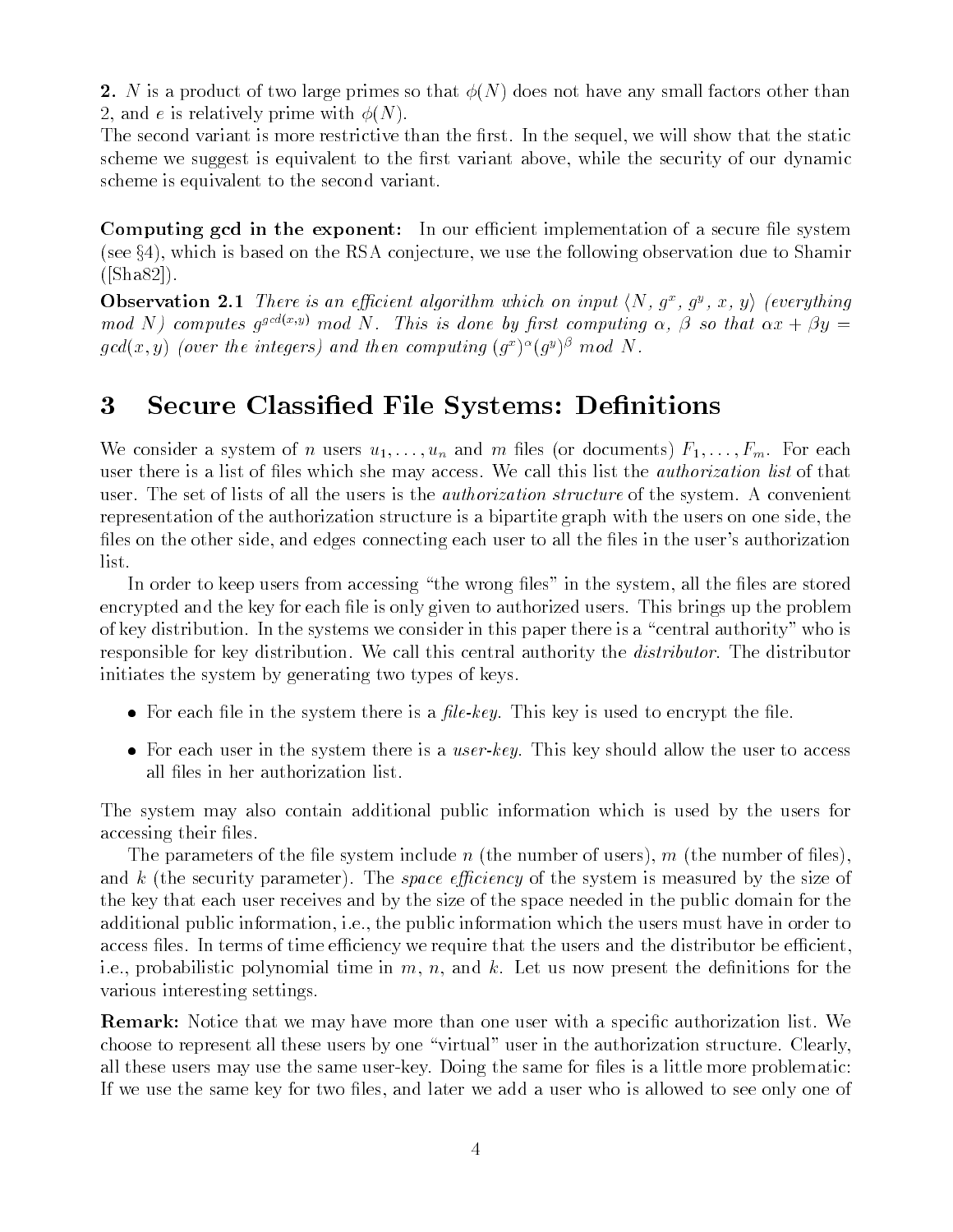these less the the west to encrypt and redistribute user-the less and redistribute user-the less and redistrib for all the users who are authorized to see this file.

#### $3.1$ The static model

The simplest setting is the static model, in which the system is set once by the distributor and the authorization structure is never changed afterwards

 $D$  chinivion of  $I$  if it  $\mathcal{P}_I$  along key distribution scheme for a static classified into system for a pair of two problems abilistic polynomial-time) algorithms: The distributor algorithm and the user algorithm.

 $\bullet$  The distributor algorithm D gets as input a security parameter  $\Gamma$  and an authorization structure AS. The output of D contains a file-key  $FK_i$  for each file  $F_i$  and a user-key UKj for every user Uj in the authorization structure AS In addition D may also output some other public information  $PI$  which can be used by the users to compute the file-keys. We denote this algorithm by

$$
D(1^k, AS) \rightarrow \langle \{FK_i\}_i, \{UK_j\}_j, PI \rangle
$$

 $\bullet$  The user algorithm U gets in its input the security parameter  $\Gamma$ , an authorization ust of some user which which we denote ALJ for the user  $\mu$  which  $\mu$  for the public information  $\mu$ tion P I and the name fi of the le for which access is needed If the user uj is authorized to access the le fi by the access structure with which the distributor was invoked then this algorithm outputs the file key  $FK_i$  for  $f_i$ . We denote this by

$$
\forall f_i \in AL_j \qquad U(1^k, AL_j, UK_j, PI, f_i) \to FK_i
$$

We proceed now to discuss the security of such a scheme. One obvious requirement is that  $\Omega$  user-bunding and the public information information information in the public information in the public information in the public information in the public information in the public information in the public informat which is not in the authorization list of  $u_j$  (i.e.,  $i \notin AL_j$ ). However, this security requirement may not be enough. In particular, we require that even when several users collude, they will not be able to compute any le-key for a le not in the union of their authorization lists If a system can withstand collusions of t users we say that it is t-resilient

**Definition 3.2** We say that a key distribution scheme for a static classified file system is tresidint if the any set of the structure AS any unauthorized any set of the structure and any unauthorized any le finitely distributed in any of the authorization lists of these users  $\{f\}$  and any probabilities of polynomial time algorithm <sup>A</sup> it holds that

$$
\Pr\left[\mathcal{A}(1^k, AS, UK_{j_1}, \cdots, UK_{j_t}, PI) = FK_i\right] = negligible(k)
$$

where the probability is taken over the random choices of the distributor (who picks the user keys and the public information) as well as the random choices of  $A$ .

We say that a static scheme is fully resilient if it is n-resilient (where  $n$  is the number of users in the system 

**Remark:** The above definitions assume an oblivious adversary who chooses the set of users before the system is set-up We discuss an adaptive adversary who chooses the users in an adaptive fashion) in the context of the dynamic model hereafter.

(A very important) Discussion: The definition above only offers security in the sense that the adversary cannot find keys of files. In fact, what we need is a much stronger notion of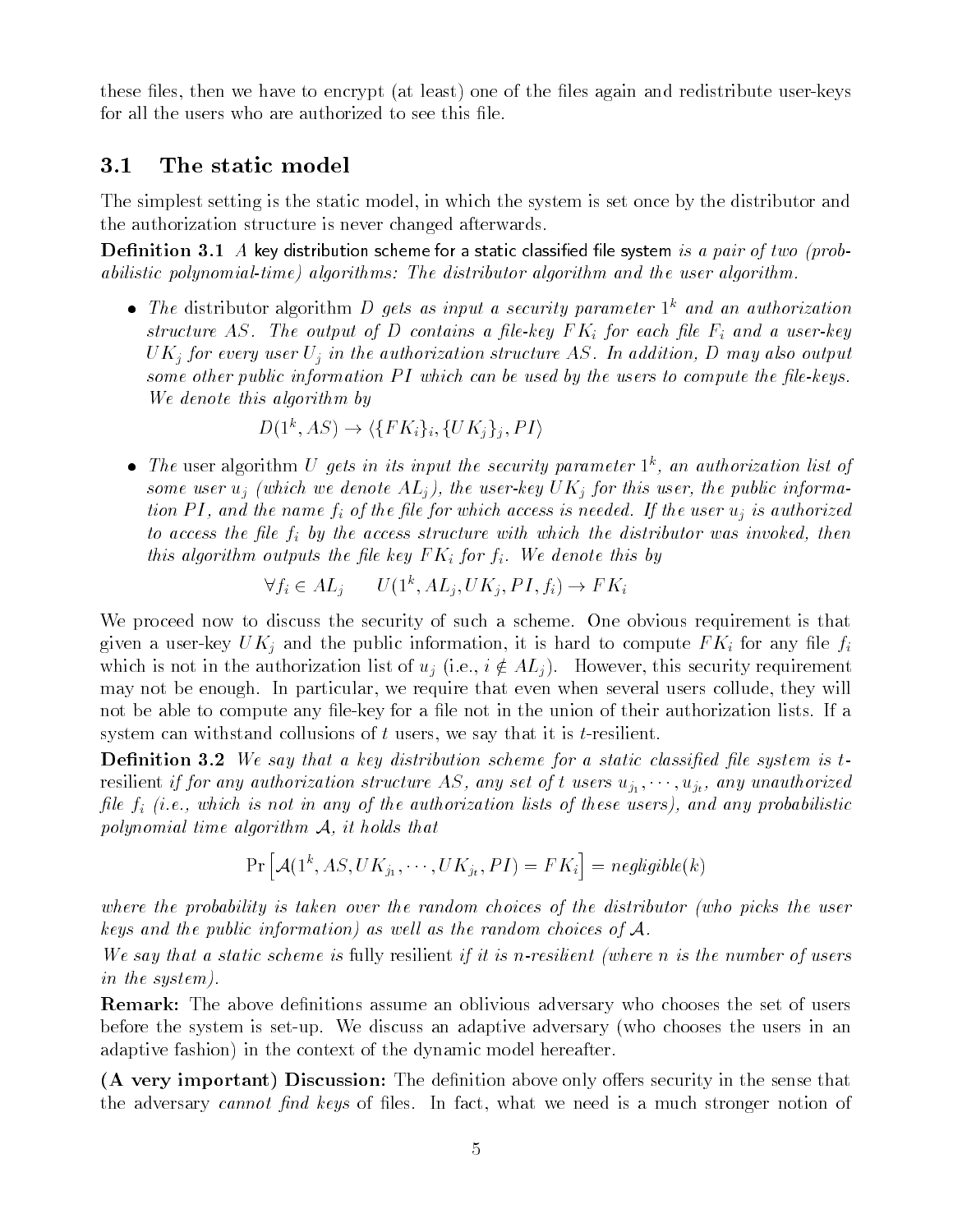security: We need to prevent the adversary from knowing anything about these keys. That is. we want the keys to be *polynomially indistinguishable* from random strings given the relevant inputs (See [GM82]).

Luckily, there is a common simple heuristic for transforming a scheme which is resilient in the weak sense above, into one which is secure in the sense of indistinguishability. The idea is to introduce an intermediate step of secure hashing between the key distribution and the actual encryption of the files. Namely, rather than using  $FK_i$  to encrypt the file  $f_i$ , we instead use  $H(F K_i)$  as the encryption key, where H is an appropriate hash function. It is widely believed that such "secure hashing" guarantees indistinguishability. Indeed, if we model H as a random oracle (See BR93) for a complete discussion and many examples) then it is possible to prove that the resulting scheme is secure in the sense of indistinguishability

#### $3.2$ The dynamic model

A more interesting model to consider is the dynamic model in which the authorization structure may change with time and the distributor has to maintain it on-line Changes to the structure may include addition of users les or addition of les to authorization-lists of existing users (allowing these users to access more files).

It does not seem useful to consider also deletion of users, files, or authorizations from the authorization structure, since once a user is given authorization to access a file, she can copy it to her own space and therefore it would be unrealistic to later revoke her authorization to access this file.

A dynamic system is initiated by executing the distributor algorithm on some (perhaps empty) authorization structure, as in the static case. The distributor distributes a user key to each user and outputs some public information as before. In addition, it may also keep some private values which will enable it to process future modifications.

After this initial step, requests for adding users, files and authorizations may be invoked. As a consequence the distributor may output a new user-key which allows a user to access more less or new less or new less and can possible the public term in the public term in the public term in the public term in the public term in the public term in the public term in the public term in the public term in information and his own private values.<sup>3</sup>

Although it is not necessary to keep the current authorization structure explicitly written in the system the history of the system always determines uniquely the current authorization structure of the system

**Definition 3.3** A key distribution scheme for a dynamic classified file system *consists of five (prob*abilities polynomialistic proportioner in the start of the product and additional complements in the control of

 The distributor algorithm is dened like in the static model except that in addition to the lekeys userkeys and public information it can also output some secret value SV We denote it by

$$
D(1^k, AS) \rightarrow \langle \{FK_i\}_i, \{UK_j\}_j, PI, SV \rangle
$$

 The user algorithm is dened exactly as in the static case where all the input parameters in this case are the "current" parameters when this algorithm is invoked. We denote this algorithm by

<sup>-</sup>in 35.5 we discuss the possibility to reduce the dependency on the distributor in this process. -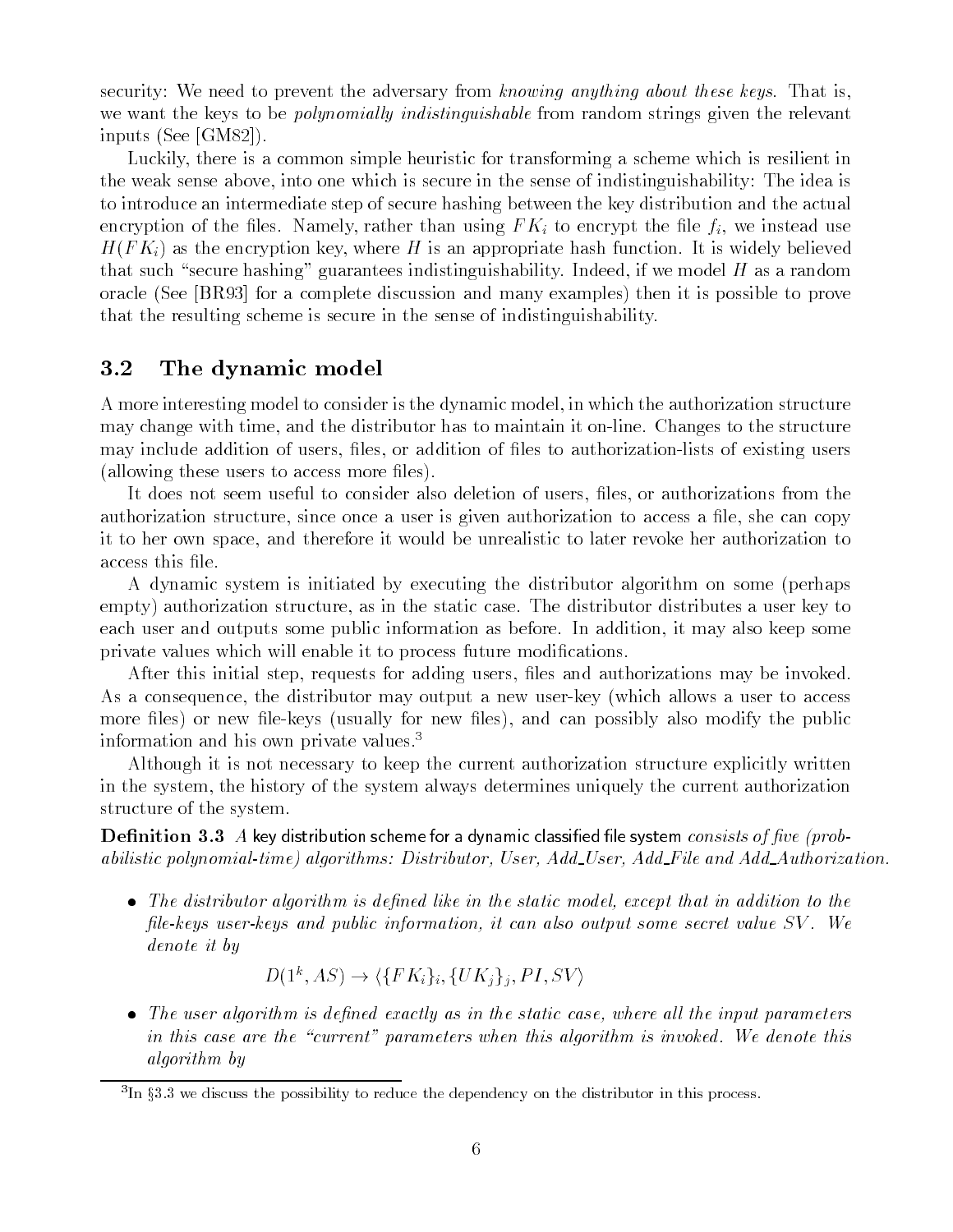$U(1, A L_i, U \Lambda_i, F I, J_i) \rightarrow F \Lambda_i$ 

 The Add U ser algorithm gets as input the security parameter the current authorization structure and an authorization list for the new user. In addition it also gets the public information and the secret values of the distributor. It adds a new user with the specified authorization list to the authorization structure and outputs a user-key  $UK$  for the new user, the possibly modified public information P I and the possibly modified secret values  $SV'$ . It is denoted

$$
AddU(1^k, AS, AL, PI, SV) \rightarrow \langle AL, UK, PI', SV' \rangle
$$

• The Add\_File algorithm gets as inputs the security parameter and the current authorization structure as well as the current public information and secret values. It adds a new file (which no user is authorized to access yet) to the authorization structure and outputs a ple-key **F** K for the new ple<sup>-</sup>, the (possibly modified) public information P I and the  $\alpha$ (possibly modified) secret values  $SV'$ . We denote it by

 $A \alpha F \left( \Gamma, A \right)$ ,  $P \left( \Gamma, \mathcal{S} \right) \rightarrow \langle A \mathcal{S}, \Gamma, \mathcal{K} \rangle$ ,  $P \left( \Gamma, \mathcal{S} \right)$ 

 The Add Authorization algorithm gets as inputs the security parameter the current au thorization structure, a user and a public information and secretaries units because the secret of aaas  $f$  to us authorization ust and outputs a new user-key  $\cup$  K for the given user, the  $f$ (possibly modified) public information  $PI'$  and the (possibly modified) secret values  $SV'.$ <br>We denote it by

$$
AddE(1^k, AS, u, f, PI, SV) \rightarrow \langle UK', PI', SV' \rangle
$$

The requirement from the system is the system is the same as in the static case  $\Gamma$ any user  $u_j$  and any jue  $f_i$  in  $AL_j$  we get  $U(1, AL_j, UN_j, FI, f_i) = F N_i$ .

In order to define the security of a dynamic scheme we first have to describe the adversary model. We consider an adversary who may initiate a system and then interact with it. We allow the adversary to select the authorization structure, and use whatever order of updates to the system he wishes. The adversary may look at the public information, and he may also choose to get the keys of selected users His goal at the end of this interaction is to output the key of a "new" file. Namely, a file that none of the users, whose keys were revealed is authorized to access.

The adversary is modeled as a probabilistic polynomial time machine that gets as an input the security parameter  $1$  , and has access to a black box (representing the system) to which he can make the following queries

**Distribute(I', AS)** which runs the algorithm D above. This query returns only the public information  $(PI)$  part of the output of D.

key UKj of usersum which returns the current user user users users users user users users users users users user u

**Add-user**(AL) which runs the  $AddUser$  algorithm to add a new user with authorization list AL to the current authorization structure. This query returns only the  $PI'$  part of the algorithm in the contract of the contract of the contract of the contract of the contract of the contract of the contract of the contract of the contract of the contract of the contract of the contract of the contract of t

The natural use of this key is to encrypt the new life using some standard encryption scheme, and then  $\sim$ store the encrypted le in the public domain We do not discuss the encryption scheme here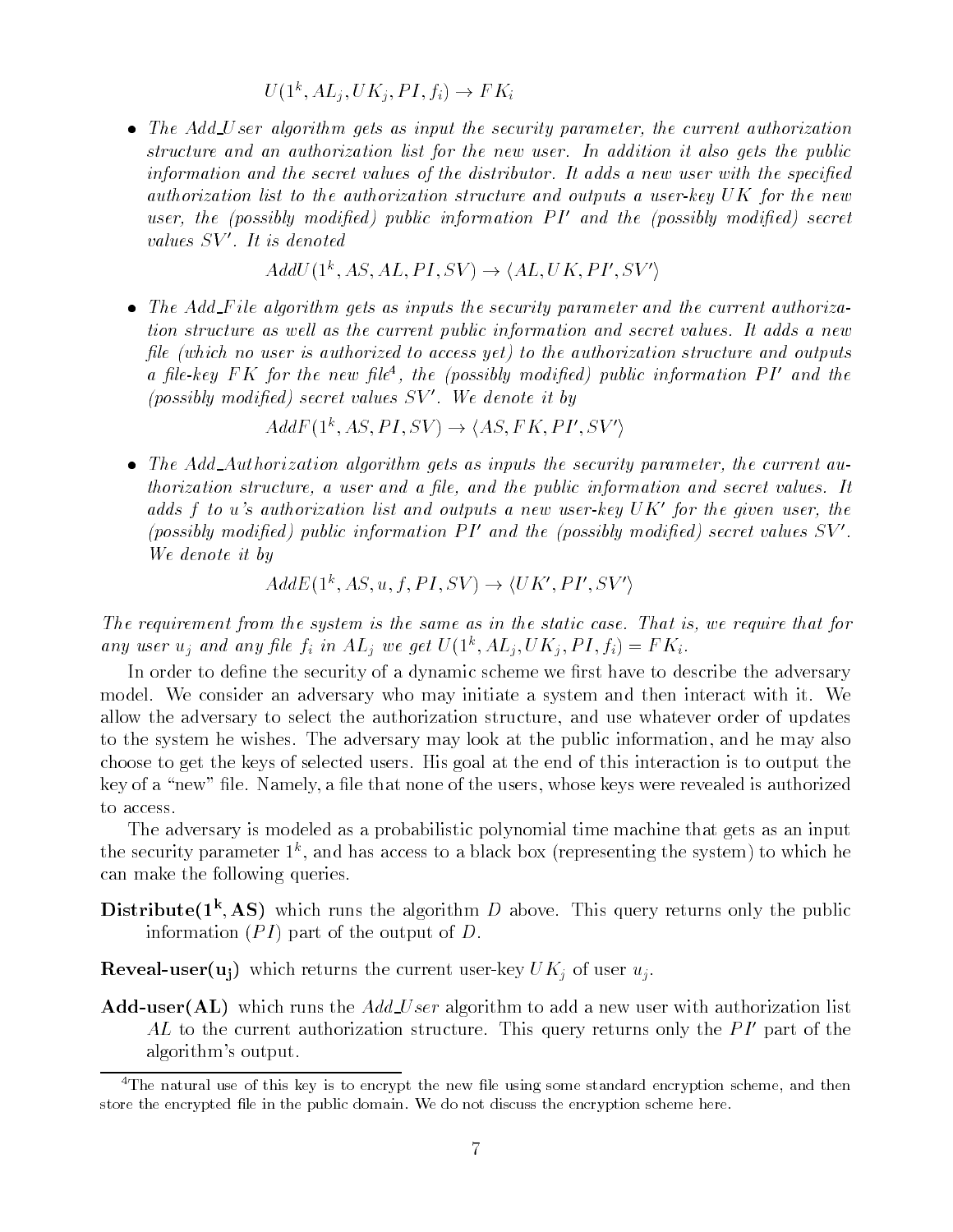- **Add-file** which runs the  $Add$  File algorithm to add a new file to the current authorization structure. This query returns only the  $PI$  -part of the algorithm soutput.
- **Add-authorization(u,f)** which runs the Add-Authorization algorithm to add file f to the authorization list of user  $u$ . This query returns only the  $PI$  -part of the algorithm s output

The black box virtually contains all the system inside it in the following sense. The answers of the black box to the queries of the adversary are distributed by exactly the same distribution as the answers of the original algorithms in a real system are distributed when the actions requested by the adversary are executed by the distributor

when the adversary is run with a security parameter  $\Gamma$ , it may run for time which is polynomial in k and interact with the black box in the ways specified above. (Like invoking an oracle, we count the running time of the black box as one unit of time.) At the end of this execution, the adversary should output a pair  $(f_i, v)$  where  $f_i$  is a file and v is a value (which should be the key of file  $f_i$ ).

For a given execution of adversary A we say that the le fi in the adversary s output is fresh if the adversary did not issue any Reveal-user query to a user which had fi in its authorization list at the time of the query. That is, the key to  $f_i$  was never revealed to the adversary by trivial means

Denition We say that a key distribution scheme for a dynamic classied le system is fully resilient if for any probabilistic polynomial time adversary  $A$ 

$$
Pr\left[\mathcal{A}(1^k) = \langle f_i, FK_i \rangle \text{ and } f_i \text{ is fresh }\right] = negligible(k)
$$

where the probability is taken over the random choices of the black box and of  $A$ .

The scheme is t-resilient if the above holds when  $A$  is allowed to make "Reveal-user" queries to at most t any stone users the agreement the interactions of above the above probability is conditions. tioned on the event that  $A$  issues at most  $t$  "Reveal-user" queries.

Remark: In the above definition we assumed that the adversary uses the security parameter k throughout his calls to the black box This models the real world in which the adversary is required to deal with an on-deal with an on-deal with an on-deal we could allow the adversary to  $\mathcal{U}(\mathbf{A})$ run the black box with other parameters with the black box doesn's with the black box doesn't the bl adversary to change the security parameter in his various calls.) Allowing a very low security parameter, would make it easy for the adversary to break the system but this success would not have any interesting implications. On the other hand, we could let the adversary invoke the black box with a very big security parameter but this doesn t seem to be right since the system uses operations which are too expensive (in time) for the adversary to access. We choose to allow the adversary use only his given security parameter. Formally, it can be viewed as letting the black box share the security parameter of the adversary

## 3.3 Reducing the role of the central authority

In the above, we assumed the existence of some central trusted party (the distributor) which controls all the modifications of the authorization structure. However, it is sometimes desirable to reduce the amount of trust that has to be put on the central authority Indeed it is sometimes possible to execute some of the modification algorithms without the distributor. In particular,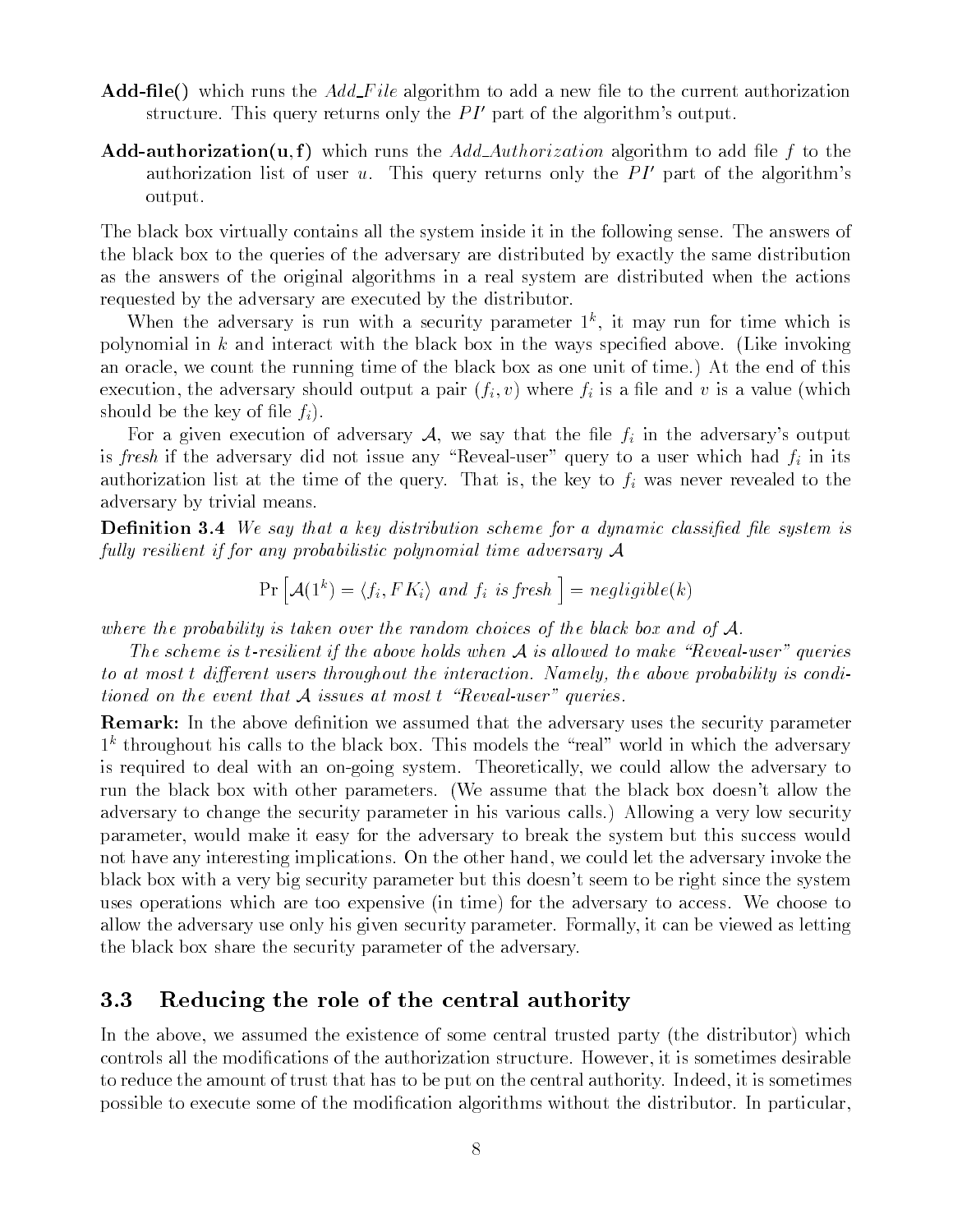we would like a user u to be able to delegate authorization for a file f to some other user  $u'$  without revealing any other secrets (and also without affecting the space efficiency of the system).

#### $3.4$ Keeping the authorization structure hidden

In some cases it may be desirable to keep the authorization structure hidden from the users (that is, we want that a user will not know the authorization lists of other users). Clearly, this structure contains information about the abilities of the users in the system and there is no reason to keep it public. In the schemes we present in this paper, it is enough that a user knows its own authorization list

## 4 An Efficient Implementation Based on RSA

In this section we describe an implementation of a fully resilient key-distribution scheme in which each user only needs to store one secret value. In addition the implementation also requires that we keep  $m+1$  public values, where m is the number of files in the system (this last requirement can be avoided using some simple heuristics which we describe in Appendix 4.2). The security of this implementation is provably equivalent to the RSA conjecture

## 4.1 The Static System

We start with a key-distribution scheme for a static system and prove its security In x we show how this scheme can be extended to handle the dynamic case This scheme is based on rsa and random number shahara s pseudo- random number at Almandali, and the share in RSA we use a public modulus N which is a product of two large primes, where the primes themselves are kept secret. In addition, we use a bunch of public exponents (one for each file)  $e_1, \dots, e_m$ , where the eight are relatively primes and the state of the state of the state of the state of the state of the state of the state of the state of the state of the state of the state of the state of the state of the state of the

To generate the keys we first select a (secret) random value  $g\in Z_N^*$ , and compute  $E=\prod_i e_i.$ The life-keys are set to  $F N_i \equiv g \sim m \omega N_i$ . Intuitively, one should note that there is no apparent way of getting one le key given another le-key On the other hand a knowledge of g discloses all the leads all the leads all the leads all the leads all the leads all the leads all the leads of

 $\mathcal{A}$  to decryptions of a single random value v with  $\mathcal{A}$  as  $\mathcal{A}$ respect to the various exponents  $e_1, \dots, e_m$ . That is, there is a single value v (which is in fact  $g^-$ ), and the life-key F  $K_i$  is  $v^{-i}$  and IV for all  $i, 1 \leq i \leq m$ .

To generate a user user user users-to-see the lowest  $\mathcal{V}^{(1)}$  with the lowest  $\mathcal{V}^{(2)}$  $e_{i_1}\cdots e_{i_l}$  and set this user key to be  $U\Lambda_j = g^{\alpha_{i_1}\cdots\alpha_{i_l}}$  mod N. Using this key the user is able to compute any left any left any of the able to get any of the able to get any of the able to get any of the showledge and the showledge and the showledge able to get any of the showledge and the showledge and showledge a non-authorized nie-keys.<br>'

The static scheme - formal description: Given a security parameter  $1^k$  and an authorization structure AS with m files and n users, the distributor algorithm is as follows:

 $5$ An interesting point is that the distributor does not need to know the prime factors of N in order to generate the keys. It is enough that he knows  $g$ .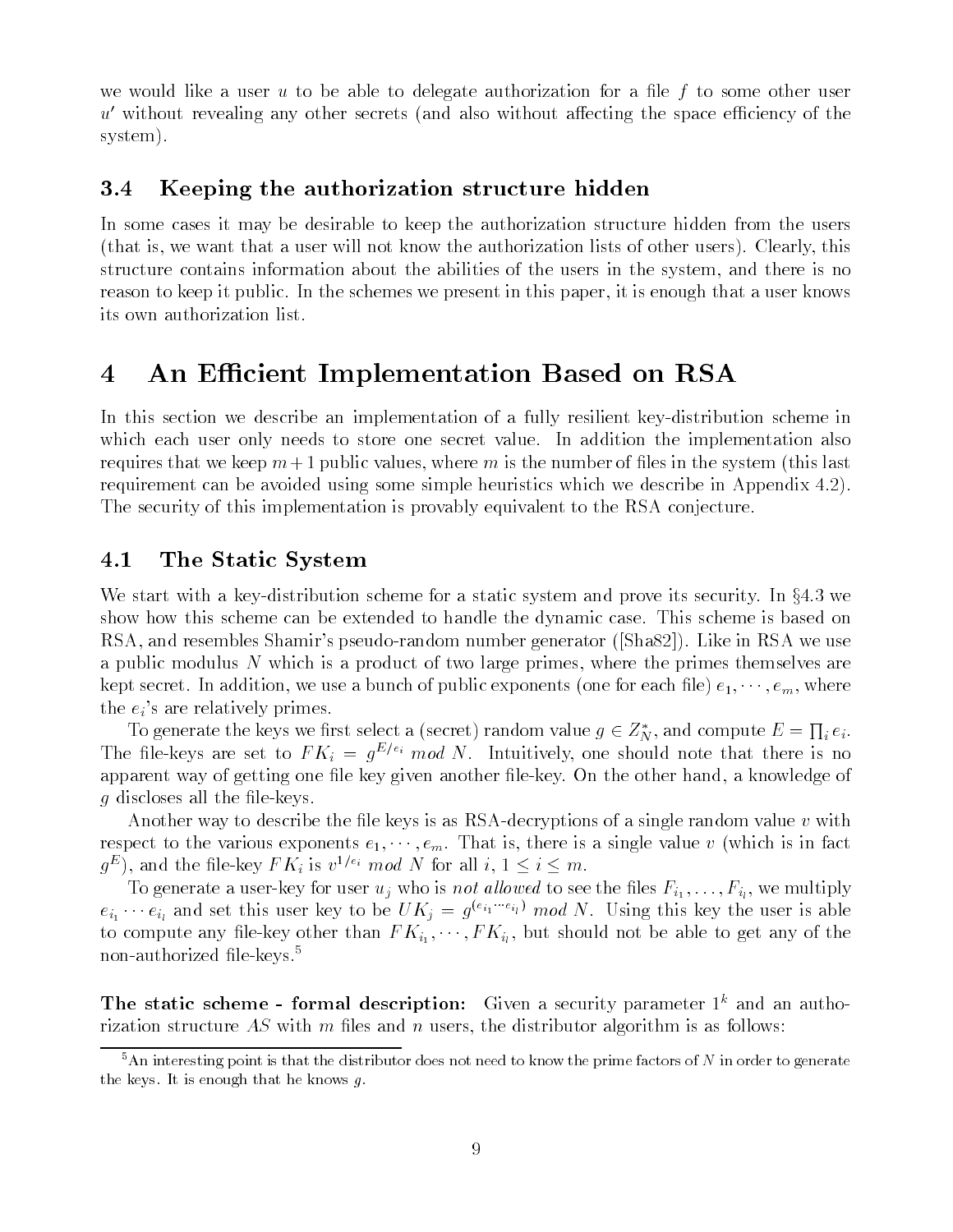- 1. Generate a random RSA modulus N and pick uniformly a random element  $g \in Z_N$ .
- 2. Pick uniformly m odd elements  $e_1, \cdots, e_m \in Z_N$  so that the  $e_i$  s are relatively primes.
- 3. Set the file-key for file  $f_i$  to be  $FK_i \stackrel{\text{def}}{=} g^{E/e_i} \mod N$  (where  $E \stackrel{\text{def}}{=} \prod e_i$ ). in the company of the company of the company of the company of the company of the company of the company of the company of the company of the company of the company of the company of the company of the company of the compa

4. For each user  $u_j$  with authorization list  $AL_j \subset \{1, \dots, m\}$  we compute the user key hspacelin  $UK_j \stackrel{\text{def}}{=} g^{-At_j}$  (where  $E_{\overline{AL_j}} = \prod_{i \notin AL_j} e_i$ ).

5. The public values in the system are  $N, e_1, \dots, e_m$ .

A user  $\alpha$  , with a straightforward list  $\alpha$  and  $\alpha$  and  $\alpha$  and  $\alpha$  and  $\alpha$  also know  $\alpha$  and  $\alpha$  all  $\alpha$ can compute the level in the following way in the following way in the following way in the following way in the following way in the following way in the following way in the following way in the following way in the foll

$$
FK_i \leftarrow (UK_j)^{E_{AL_j}/e_i} \mod N \quad \text{(where } E_{AL_j} = \prod_{i \in AL_j} e_i)
$$

The user is able to compute the exponent since  $\mathcal{C}$  is a single number is all eigenvalues of  $\mathcal{C}$ indeed  $FK_i$  since

$$
FK_i = g^{E/e_i} = \left( g^{\prod_{i \notin A_{L_j}} e_i} \right)^{(\prod_{i \in A_{L_j}} e_i)/e_i} = (UK_j)^{E_{AL_j}/e_i}
$$

We next show that this construction indeed satisfy our security requirements.

The RSA conjecture holds in the RSA conjecture holds in the RSA conjecture is fully resident to the RSA conjecture is fully resident to the RSA conjecture is fully resident to the RSA conjecture is fully resident to the RS **Proof:** see Appendix A.

#### 4.2 Properties of the static scheme

**Eliminating the public-values:** In a system which contains many files, it may be inconvenient to store that many public values. One way around it is to have the center output a single value e and then to set ei the <sup>i</sup>th prime larger than e The security of this solution can be shown to be equivalent to the RSA conjecture using essentially the same proof as in Appendix A

a dierent way which works as long as m is not to choose the eight is to choose the eight in the eight. numbers, to store each  $e_i$  with the the  $i$ 'th file, and to give each user  $u_j$  the value  $E_j = \prod_{i\in AL_j} e_i$ together with  $UK_j$  (where the product in  $E_j$  is done *over the integers* and not over  $Z_N$ ). Notice that the three that  $\#$  s need the eig s need to be kept secretary who knows have  $\pi$  and the user who knows who knows  $UK_j, E_j$  simply computes  $(UK_j)^{E_j/e_i} \mod N$ .

The main disadvantage of the later solution is that the size of  $E_i$  is (at least) linear in the size of  $AL_j$ . However, this still offers two advantages over the naive solution. The first is that this Eq does not have to be kept second to be kept second the other is that we can choose the eigenvalue of  $\ell$ numbers, so we only add a few more bits for every file (as oppose to a full size key in the naive solution).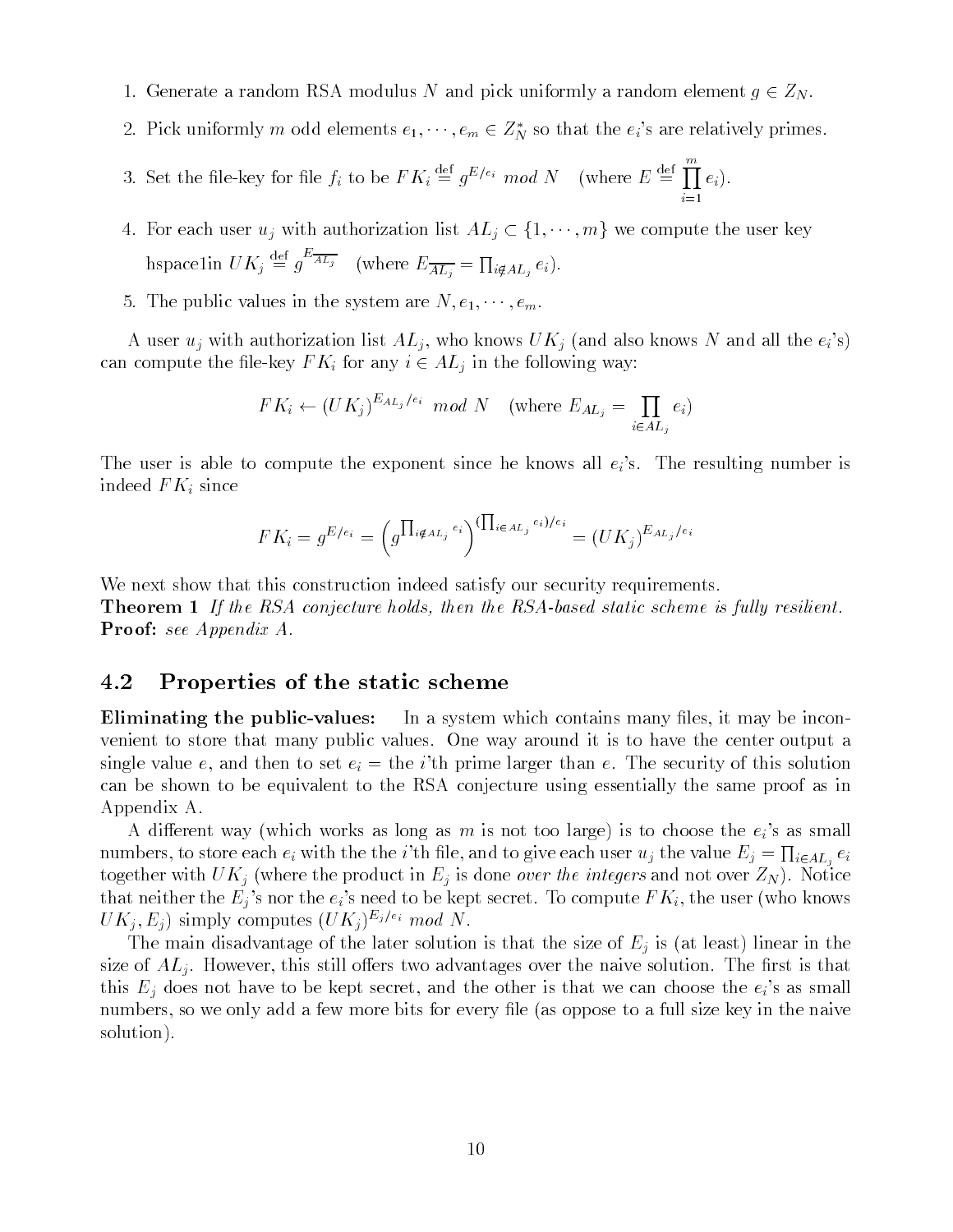**Manipulating authorization lists:** The static scheme has some elegant properties with respect to authorization lists. In particular,

e Given a aver-hey u rry which corresponds to authorization list Irry it is easy to compute U rry for any authorization list  $AL_{j'} \subset AL_j$ . This is since by definition we have

 $UK_{j'} = (UK_j)^{\omega_{\Delta}} \mod N$  (where  $E_{\Delta} = \prod_{i \in AL_j \setminus AL_{j'}} e_i$ )

 Given user-keys UKj UKjt which correspond to authorization lists ALj ALjt one can exist the user-compute the user-correspond to a user-correspond to a user-correspond to a user-correspond to a ALjt For this we use Observation

Recall that for all r we have  $UK_{j_r} = g^{-At_{j_r}} \mod N$  (where  $E_{\overline{AL_{j_r}}} = \prod_{i \notin AL_{j_r}}$ ). Moreover, since all the eigenvalues we can eight  $SL_{j_1}$ , we can eight  $AL_{j_1}$ , wherefore  $AL_{j_1}$ use the algorithm for computing gcd in the exponent to compute  $UK$ . This method can be made useful in the following manner

Adding new users: Last, we would like to note a dynamic property in this static scheme. Although we described the above scheme as a static one we never use our a-priory knowledge about the set of users. Indeed, we can use the same scheme even if we only know the number of files ahead of time, and learn the set of users and their corresponding authorization lists only afterwards This makes this scheme semi-can easily in the sense that we can easily added new can easily add new users to the system. In Subsection  $4.3$  we show how this scheme can be made fully dynamic. Namely, how we can also add a new document or a new authorization to the system.

**Reducing the role of the distributor:** A nice feature of this scheme is that we can use the above property in order to add new users even without keeping any secret information in a trusted center as  $\mathbf{M}$ 

To add a new user with authorization list AL, each user  $u_j$  (with authorization list  $AL_j$ ) computes the user-key  $U\Lambda_j$  corresponding to the authorization list  $AL_j \cap AL$  and send this value to the new user. After receiving all the UK<sub>i</sub> values, the new user can compute UK which corresponds to AL since  $AL = \bigcup_i (AL_i \cap AL)$ .

## A dynamic system

In this section we describe how the above scheme can be extended to support a dynamic system Since the original scheme already supports addition of new users all we need to do is to describe how it can also support addition of new files and addition of new authorizations.

In order to add new files, the distributor has to use the secret values q and  $\phi(N)$ . The initialization of the scheme and the left the le-particle the same almost the same almost same as the same as in the static case. The only difference (which is due to some technicality in the security proof) is that we pick N so that  $\phi(N)$  does not have any small factors other than 2, and we pick all the eight of the eight of the prime to the state of the state of the state of the state of the state of the state of the state of the state of the state of the state of the state of the state of the state of the state of t

When adding the m st le to an authorization structure with m les the distributor picks a new public value  $\rho_{\text{H}}$  is related to new to  $\rho$  prime to all the previous eight control to  $\rho$  (s)  $\rho$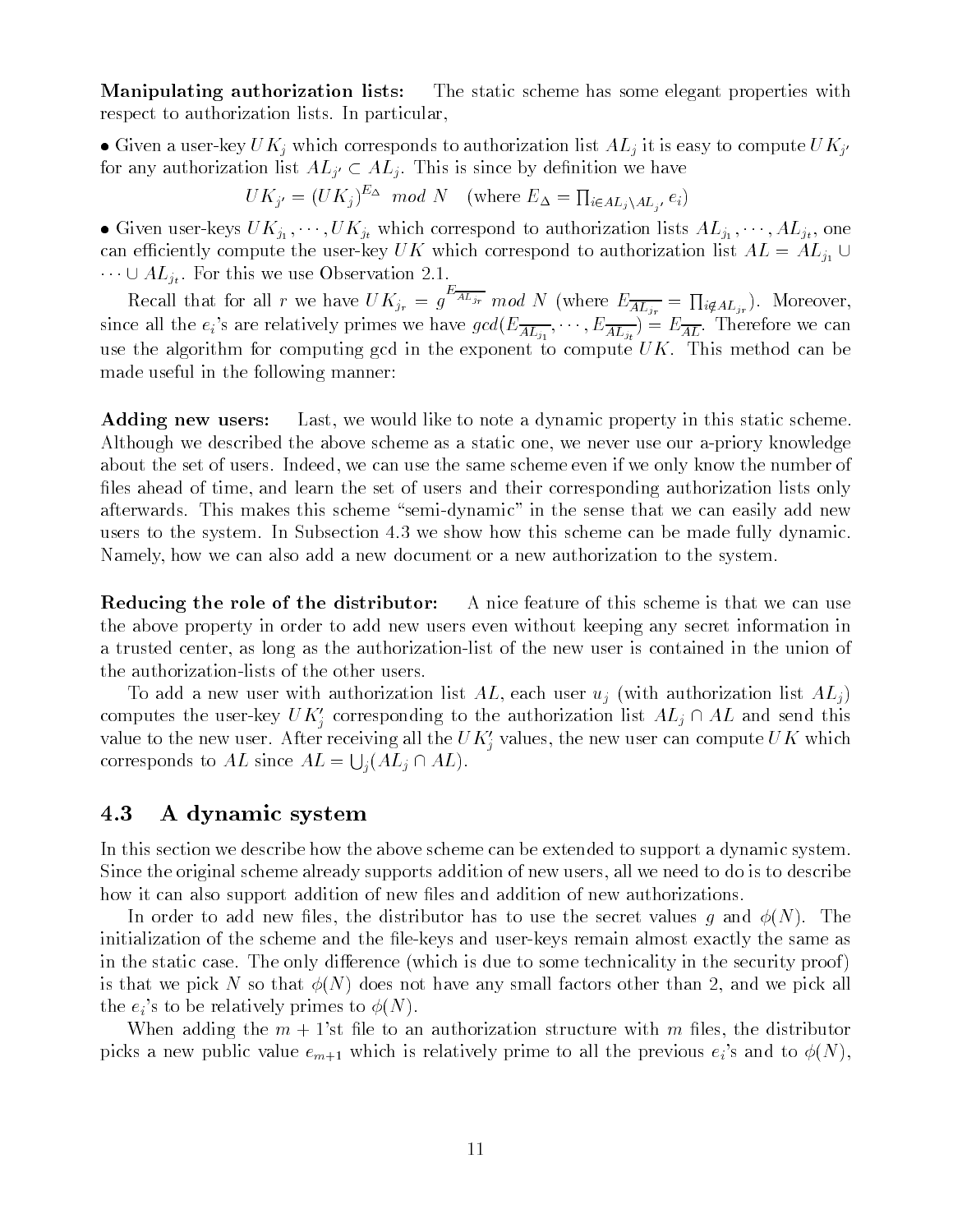computes  $1/e_{m+1}$  mod  $\phi(N)$  and sets

$$
g' \stackrel{\text{def}}{=} g^{1/e_{m+1}}
$$
  

$$
FK_{m+1} \stackrel{\text{def}}{=} (g')^{E/e_{m+1}} \mod N \quad \text{(where } E = \prod_{i=1}^{m+1} e_i)
$$

After setting these values, the center also replaces  $q$  with  $q$  as its secret value. An important feature of this process is that the other le-keys remain unchanged To see this observe that for all  $l \leq m$  we have

$$
FK_l = g^{(\prod_{i=1}^{m} e_i)/e_l} = ((g')^{e_{m+1}})^{(\prod_{i=1}^{m} e_i)/e_l} = (g')^{(\prod_{i=1}^{m+1} e_i)/e_l}
$$

To add an authorization, we just compute a new key for the user which allows him to access the new file as well as all the other files in his authorization list. The formal description of the dynamic scheme is omitted from this extended abstract

Theorem If the RSA conjecture holds then the RSAbased dynamic scheme above is ful ly resilient 

The proof of this theorem is a generalization of the proof of Theorem 1 (with some added technicalities). The main idea of extending the static proof (See Appendix A) into the dynamic is the following, we assume some (polynomial) bound m on the number of files the adversary may add to the system We appropriately select m ei s When the adversary adds a le to the system we randomly decide whether to associate this file to the unknown  $e$  or to the known ei s If the adversary asks to see the key of a user who is allowed to access the bad le ie the file that is associated with  $e)$  then the experiment failed. But with probability at least  $1/m$ the adverse provincial intervalses about such a provincial it also outputs the left of the bad least the bad l that m is polynomial and so if the success probability of the adversary is non-negligible then so is the success probability of the algorithm to invert the RSA

# References

- [BR93] M. Bellare and P. Rogaway. Random oracles are practical: a paradigm for designing efficient protocols. Proceedings of the First ACM Conference on Computer and Communications Security, Fairfax, VA, 1993.
- [Bl93] M. Blaze. A Cryptographic File System for Unix. Proceedings of the First ACM Conference on Computer and Communications Security, Pages 9–16, Fairfax, VA. 1993.

Also available on-line from ftpftpresearchattcomdistmabcfsps

- [FN 93] A. Fiat and M. Naor. Broadcast Encryption. in Proceedings of Advances in Cryptography CRYPTO Santa Barbara CA USA Barbara CA USA Barbara CA USA Barbara CA USA Barbara CA USA Barbara CA USA B
- [GM82] S. Goldwasser and S. Micali, Probabilistic Encryption. in *JCSS*, Vol. 28, No. 2, pp -
- [Ir95] C.E. Irvine. A Multilevel File System for High Assurance. in proccedings of IEEE Symp. on Security and Privacy, CA, 1995, pp. 78–87.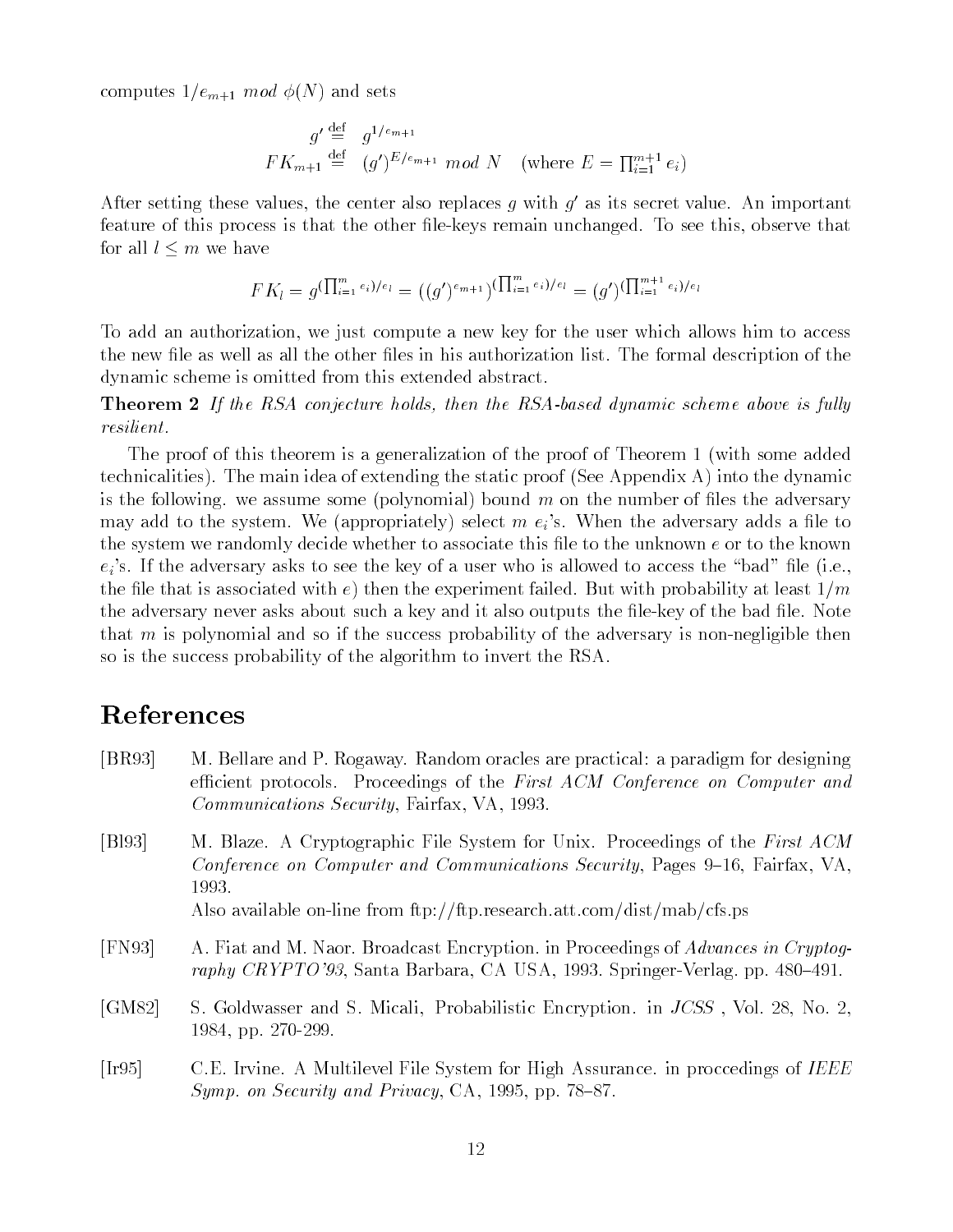- [RSA 78] R. Rivest, A. Shamir and L. Adelman. A Method for Obtaining Digital Signature and Public Key Cryptosystems. *Comm. of ACM*, 21 (1978), pp. 120–126
- Sha A Shamir On the Generation of Cryptographically Strong Pseudo-Random Number Sequences.  $ACM$  Trans. Comput. Sys., 1 (1983), pp. 38–44

# A Proof of Security

. To prove the static static static static static scheme is not fully resident and the static static static sch deduce a counter-example to the RSA conjecture By denition if the scheme is not fully resilient then there is an authorization structure, a set of users, a file, and a probabilistic polynomial-time algorithm with with with this non-time with non-time with non-time  $\mathcal{A}^{n}$ The next claim asserts that in this case that in this case that is algorithmic polynomialwhich inverts RSA with the same probability.

 $\tau$  and a let  $\tau$  be an authorization structure  $\tau$  ,  $\tau_{j+1}$  ,  $\tau_{j+1}$  ,  $\tau_{j+1}$  ,  $\tau_{j+1}$  ,  $\tau_{j+1}$  ,  $\tau_{j+1}$ which is not in any of the authorization lists  $A$  and  $A$  and  $A$  algorithmic lists  $A$  and  $A$ so that

- On input  $\langle N, e_1, \cdots e_m, O| \Lambda_{j_1}, \cdots, O| \Lambda_{j_t} \rangle$  which is chosen with security parameter 1, A runs in time T k and the T k and the T k and the T k and the T k and the T k and the T k and the T k and the T
- $P = \{x_1, x_2, \ldots, x_n\}$  . For  $P(x_1, x_2, \ldots, x_n)$  ,  $P(x_1, x_2, \ldots, x_n)$  ,  $P(x_1, x_2, \ldots, x_n)$

where the probability is taken over the random choices of N enjoy  $\mathcal{U} = \{0, 1, 1, \ldots, N\}$  . The random choices with security parameter  $1^k$  and over the random coin-tosses of A itself.

Then there exists another algorithm B which runs in time  $T(k) + poly(k)$  on input  $\langle N, e, y \rangle$ (where N is a random k-bit RSA modulus and  $e, y \in Z_N^*$ ) and

$$
\Pr_{N,x,e}[z \leftarrow \mathcal{B}(N,e,x^e); z^e = x^e \mod N] \ge \epsilon(k)
$$

where the probability here is taken over the random choices of N, e,  $y = x^e$  and the random coin tosses of  $\beta$ .

**Remark:** Note that the parameters of AS (i.e., the number of users, files, and authorizations) do not appear in the running times of  $A, B$ . This is because our formulation fix those and only vary k. Therefore, B should be thought of as having the authorization structure AS (as well as the given users and the proof that will be obvious from the code it will be obvious from the proof that the same construction works even if  $\beta$  gets those parameters as part of its input.

**Proof:** In the description of B we assume (w.l.o.g.) that  $f_i = f_m$ . That is, we assume that  $A \subset \{1, \ldots, n\}$  which do not reveal for  $\{1, \ldots, n\}$  for  $\{1, \ldots, n\}$  and  $\{1, \ldots, n\}$ with probability  $\mathcal{A} = \{x_1, x_2, \ldots, x_n\}$ 

**The RSA-inverting algorithm:** On input  $\langle N, y, e \rangle$ , algorithm B picks at random  $e_1, \dots, e_{m-1} \in$  $Z_N$  which are relatively primes and are also relatively primes to e and sets  $e_m \leftarrow e$ . Then for each of the users users users users users users users users users users users users users users users users users users users users users users users users users users users users users users users users users users users

$$
UK_j \leftarrow y^{\frac{E_{\overline{AL}_j}}{e_m}} \mod N \quad \text{(where } E_{\overline{AL}_j} = \prod_{i \notin AL_j} e_i)
$$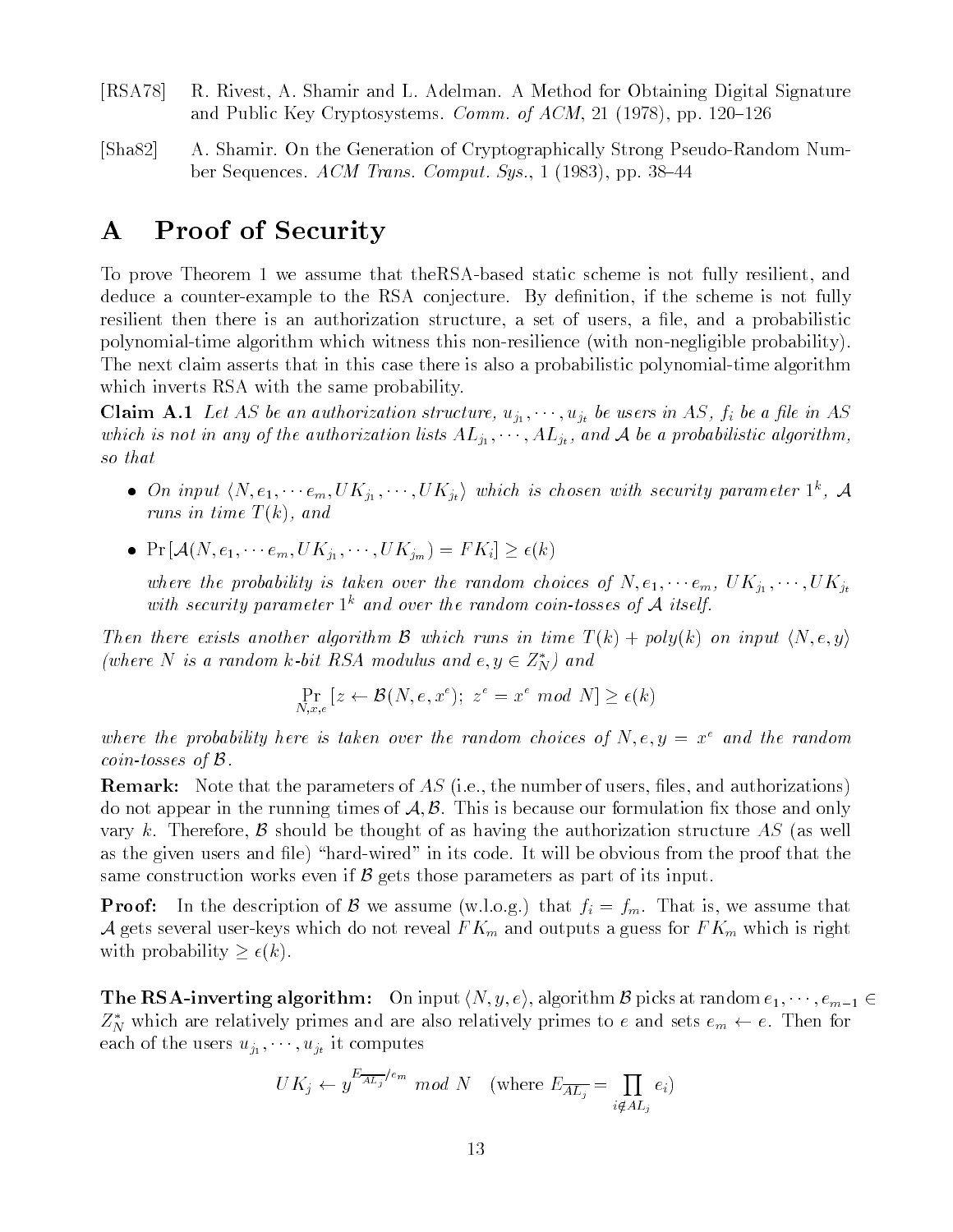$B$  our assumption the left in any  $B$  in any of the authorization lists  $A\subset J$  is  $A$ have  $m \notin AL_{j_r}$  for all r, so  $E_{\overline{AL_{j_r}}}$  contains  $e_m$  in the multiplication. Thus, computing the exponent involves only a multiplication of known numbers over the integers (and can be done without extracting modular roots <sup>B</sup> now runs AN e emUKj UKjt until <sup>A</sup> halts and outputs a value  $\alpha$  / which can be thought of as  $\alpha$  , the  $\alpha$  as  $\alpha$  as  $\alpha$  as  $\alpha$  as  $\alpha$ if x' is a number satisfying  $x^{\prime e} = y$ , then the system was set so that  $FK_m$  is

$$
FK_m = x'^{(\prod_{i=1}^m e_i)/e_m} = y^{(\prod_{i=1}^{m-1} e_i)/e_m}
$$

After getting As guess for F F  $\mu$  , we have the extending gain algorithm to compute algorithm to that the so  $\alpha e + \beta(\prod_{i=1}^{m-1} e_i) = 1$ , and outputs  $x = y^{\alpha}w^{\beta} \mod N$ . Notice that since the  $e_i$ 's are relatively primes we have  $gcd(e, \prod_{i=1}^{m-1} e_i) = 1$  so  $\alpha, \beta$  exist.

Analysis of the inverting algorithm We start the analysis of  $\beta$  by asserting that the distribution which A "sees" while being invoked by  $\beta$  is the same as the distribution induced by the static scheme above

By assumption, the input N of B is chosen according to the same distribution as in the s are chosen at random from  $\alpha$  and the eight to the chosen at random  $\alpha$   $\alpha$  is the constraint that the constraint that  $\beta$ are odd and relatively primes, which is again identical to the distribution in the scheme. Thus the only thing left to show is that the execution of  $U$  in the same as the same as those in the same as those in the same as those in the same as those in the same as those in the same as those in the same as those in th scheme

To see that, let x be a value satisfying  $x \mid y = y$  mod in this is the value that  $\beta$  needs to compute). Then since  $e = e_m$  we have for any  $u_{j_r}$ 

$$
UK_{j_r} = y^{E_{\overline{A L_{j_r}}}/e_m} \qquad \text{(where } E_{\overline{A L_{j_r}}} = \prod_{i \notin A L_{j_r}} e_i)
$$

$$
= ((x')^{e_m})^{E_{\overline{A L_{j_r}}}/e_m}
$$

$$
= (x')^{E_{\overline{A L_{j_r}}} \mod N
$$

which is exactly the value of  $U$  is exactly the same values of  $\mathcal{U}$  em assuming of  $\mathcal{U}$ that g (the value chosen in the scheme) is equal to x' (the value which  $\beta$  needs to find). Since both these values are chosen from the same distribution (i.e., randomly from  $Z_N$ ) we conclude that <sup>A</sup>s input distribution is indeed the same in both cases

This implies in particular that A runs in  $T(k)$  steps, so the running time of B is indeed  $T(k) + poly(k)$  (recall that all the structure parameters are fixed). It also implies that the probability of A outputting a "correct" value of  $FK_m$  is at least  $\epsilon(k)$ . We now show that in this case  $\beta$  also outputs a correct answer.

 $\dot{J}$  is a the output w of A in the execution of B in the execution of B is a correct value for F Km in the execution of B is a correct value for  $\dot{M}$ output x of B in this execution satisfies  $x^e = y \mod N$ .

**Proof:** Let us first see what it means for the output w of A to be a correct value for  $FK_m$ . Recall that all the life-keys in the scheme are RSA-decryptions of a single value  $v (= q^-)$  w.r.t. the eight contract is the value that contract the state of the raised that  $\mu$  and the extract contract that  $\sim$ that the value of value of value  $\mathcal{U}$  is uniquely determined given  $\mathcal{U}$  . The UK is uniquely determined any one of the UK is uniquely determined any one of the UK is uniquely determined any one of the UK is unique  $v = g<sup>E</sup> = (UK<sub>j</sub>)<sup>EAL<sub>j</sub></sup> mod N$  (where  $E<sub>AL<sub>j</sub></sub> = \prod_{i \in AL<sub>j</sub>} e<sub>i</sub>$ ).